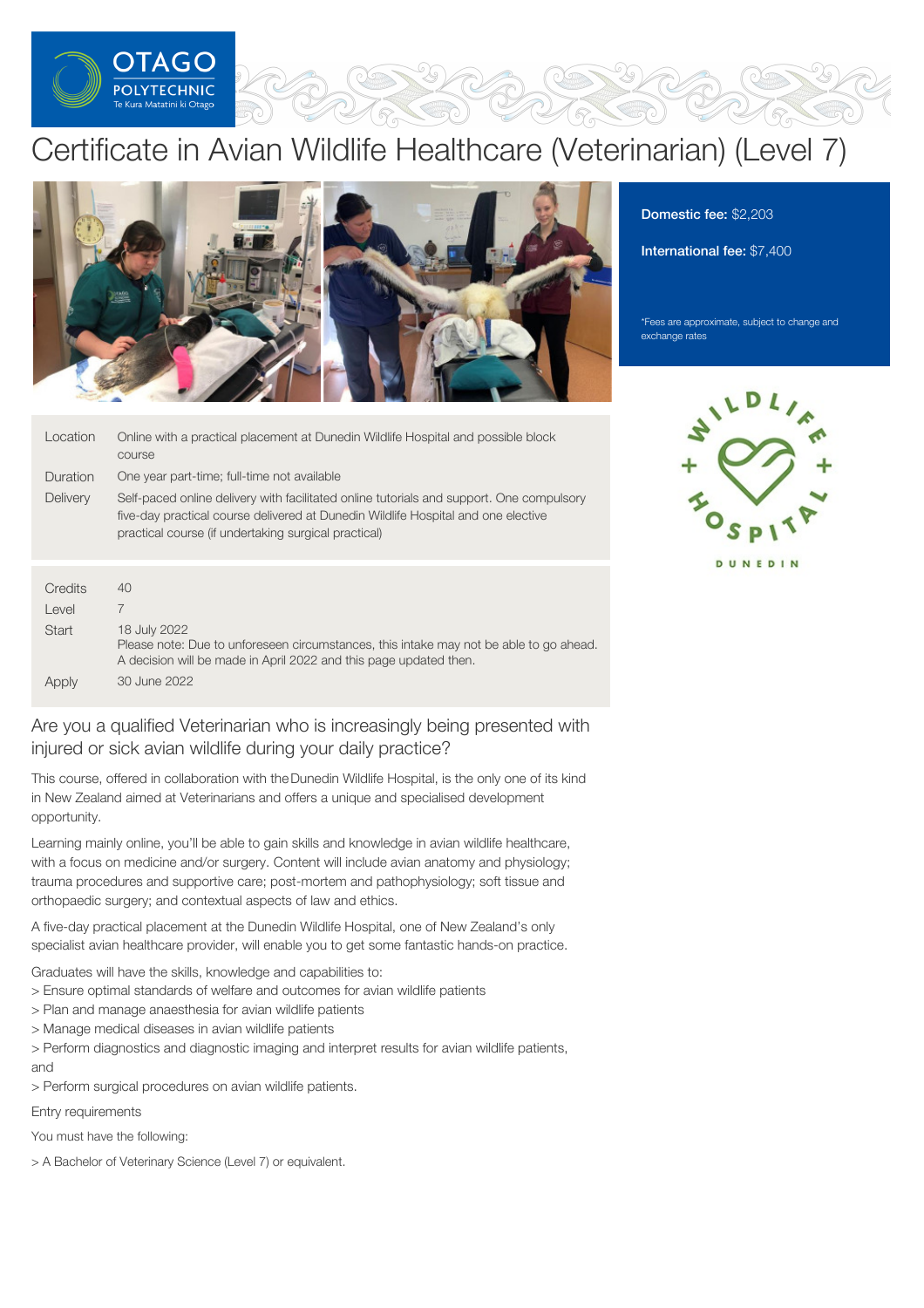> Registration with the Veterinary Council of New Zealand.

If English is not your first language, you must provide:

> New Zealand University Entrance OR

> Overall Academic IELTS 6.0 with no individual band score lower than 5.5 (achieved in one test completed in the last two years), OR

> Acceptable alternative evidence of the required IELTS (see here for NZQA proficiency table and here for list of recognised proficiency tests).

If you need to improve your English Language skills, we offer a wide range of English programmes.

## Prior learning

If you have extensive knowledge and skills due to practical experience in this area, enquire about our recognition of prior learning process at vetnursing@op.ac.nz. You may have already gained credits towards this qualification.

## Selection process

If the number of applicants exceeds the available places, a waitlist will be used to ensure preference is given to applicants in order of application.

## Courses

You'll do four foundational, compulsory courses. You'll then choose three electives from a choice of six.

## Compulsory courses (25 credits)

Avian Wildlife: Health Introduction for Veterinarians (5 credits)

Provide species appropriate husbandry under the appropriate legal and ethical frameworks to avian wildlife.

> Interpret legal and ethical frameworks in relation to avian wildlife healthcare.

> Apply knowledge of anatomical and physiological features of avian wildlife species to veterinary clinical practice.

> Evaluate nutritional ecology in a range of avian wildlife species to determine nutritional requirements for hospitalised avian wildlife.

> Evaluate husbandry requirements in a range of avian wildlife species to determine husbandry requirements for hospitalised avian wildlife.

Avian Wildlife: Triage, Care and Preliminary Diagnostics (10 credits)

Determine initial diagnostic and supportive care requirements for avian wildlife.

> Evaluate status of avian wildlife to determine the initial diagnostic and supportive care requirements.

Avian Wildlife: Anaesthesia (5 credits)

Learn how to safely and effectively anaesthetise avian wildlife patients.

> Create a plan to safely anaesthetise and effectively monitor avian wildlife patients.

Avian Wildlife: Wildlife Hospital Practicum for Veterinarians (5 credits)

Demonstrate and reflect on the common clinical procedures required to be carried out in hospitalised avian wildlife patients.

> Perform common clinical procedures undertaken by veterinarians for hospitalised avian wildlife patients.

> Critically reflect on development of clinical skills in the avian wildlife context.

## Elective courses (15 credits)

Avian Wildlife: Diagnostic Imaging (5 credits)

Learn to use diagnostic imaging effectively in avian wildlife patients.

> Evaluate the application of a range of diagnostic imaging methods for avian wildlife species.

Avian Wildlife: Diseases (5 credits)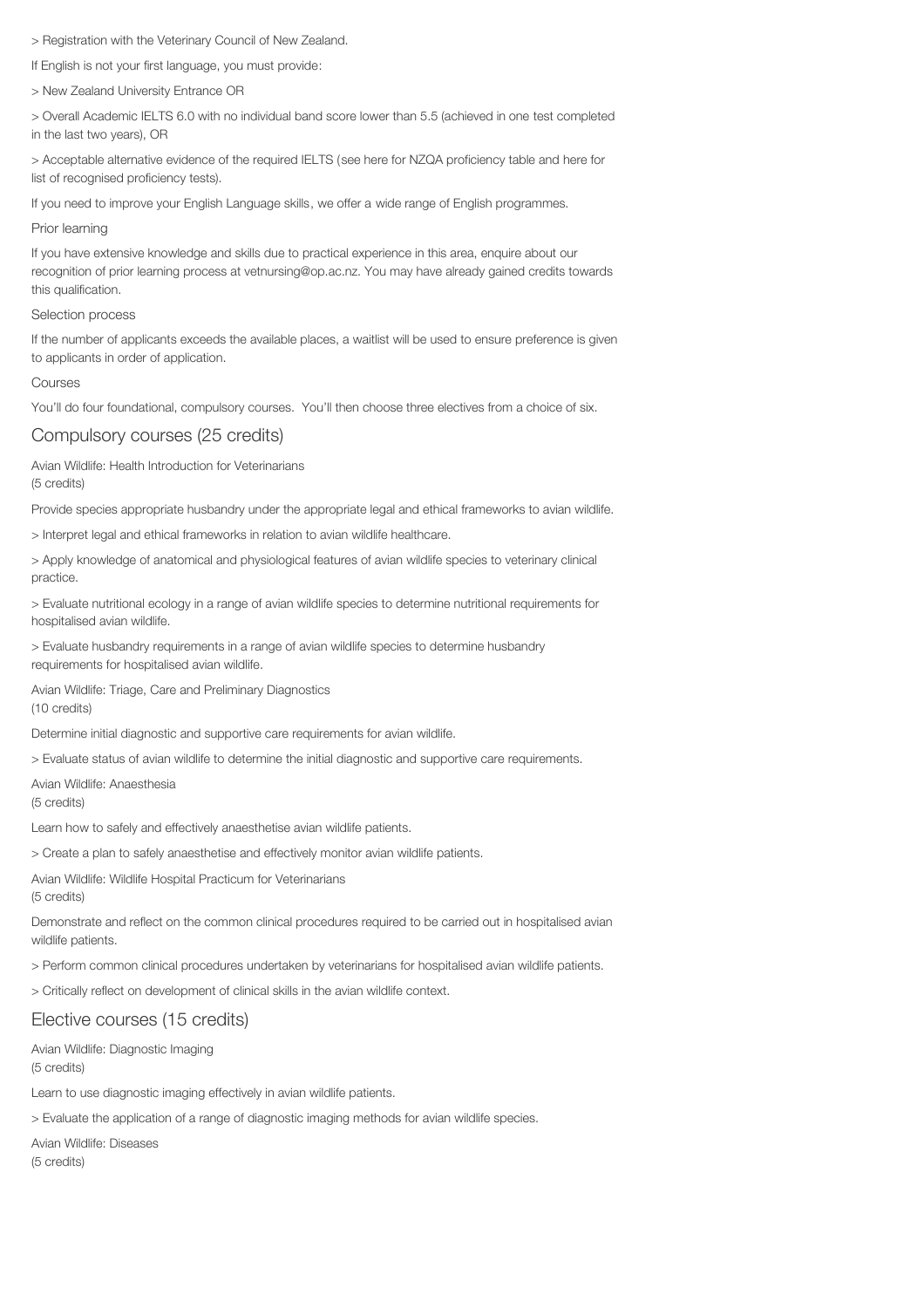Effectively manage avian wildlife diseases.

> Create a plan for the diagnosis, treatment and management of a range of avian wildlife diseases.

Avian Wildlife: Clinical Pathology and Post-Mortem (5 credits)

Evaluate diagnostic results in avian wildlife patients.

> Evaluate haematological, biochemical and cytological responses to physiological and pathological conditions for avian wildlife patients.

> Evaluate post-mortem procedures for avian wildlife species.

Avian Wildlife: Soft Tissue Surgery (5 credits)

Gain the theoretical knowledge needed to perform soft tissue surgery for avian wildlife.

> Evaluate common soft tissue surgical procedures for avian wildlife patients.

Avian Wildlife: Orthopaedic Surgery (5 credits)

Gain the theoretical knowledge needed to perform orthopaedic surgery for avian wildlife.

> Evaluate knowledge of common orthopaedic surgical procedures for avian wildlife patients.

Avian Wildlife: Surgery Practicum (5 credits)

Develop your skills in performing avian wildlife surgery.

> Perform radiographic and endoscopic procedures for diagnosis in a clinical environment for avian wildlife patients.

> Perform common surgical procedures on avian wildlife patients.

#### Practical placement

A five-day practical placement will be held sometime during November to February to coincide with the busy season. This will give you a fantastic opportunity to develop your skills.

A surgical practicum in Dunedin will be arranged once class numbers are ascertained for the surgical elective.

Please note: This session will be coordinated by you and your tutor as only one to two students can be accommodated at one time. This will ensure the best experience for each student.

## Your workload

All of your study is highly-structured, guided and self-directed and you will need to have good time management skills. You should typically aim for around 12.5 hours of study per week. You'll be required to engage with the online resources and activities, and complete assessments and the practical placement.

#### Additional costs

> Photocopy and printing costs for personal work and assessments.

> Travel, accommodation (if required) and food costs associated with attendance at animal facility work placements.

## Student loans and allowances

Please note that students studying this programme are not eligible for student loans and allowances.

## Disclaimer

While every effort is made to ensure that this sheet is accurate, Otago Polytechnic reserves the right to amend, alter or withdraw any of the contained information. The fees shown in this document are indicative ONLY. Both domestic and international fees are subject to change and are dependent on the development and implementation of Government policies. Please note that additional fees may from time to time be required for external examination, NZQA fees and/or additional material fees.